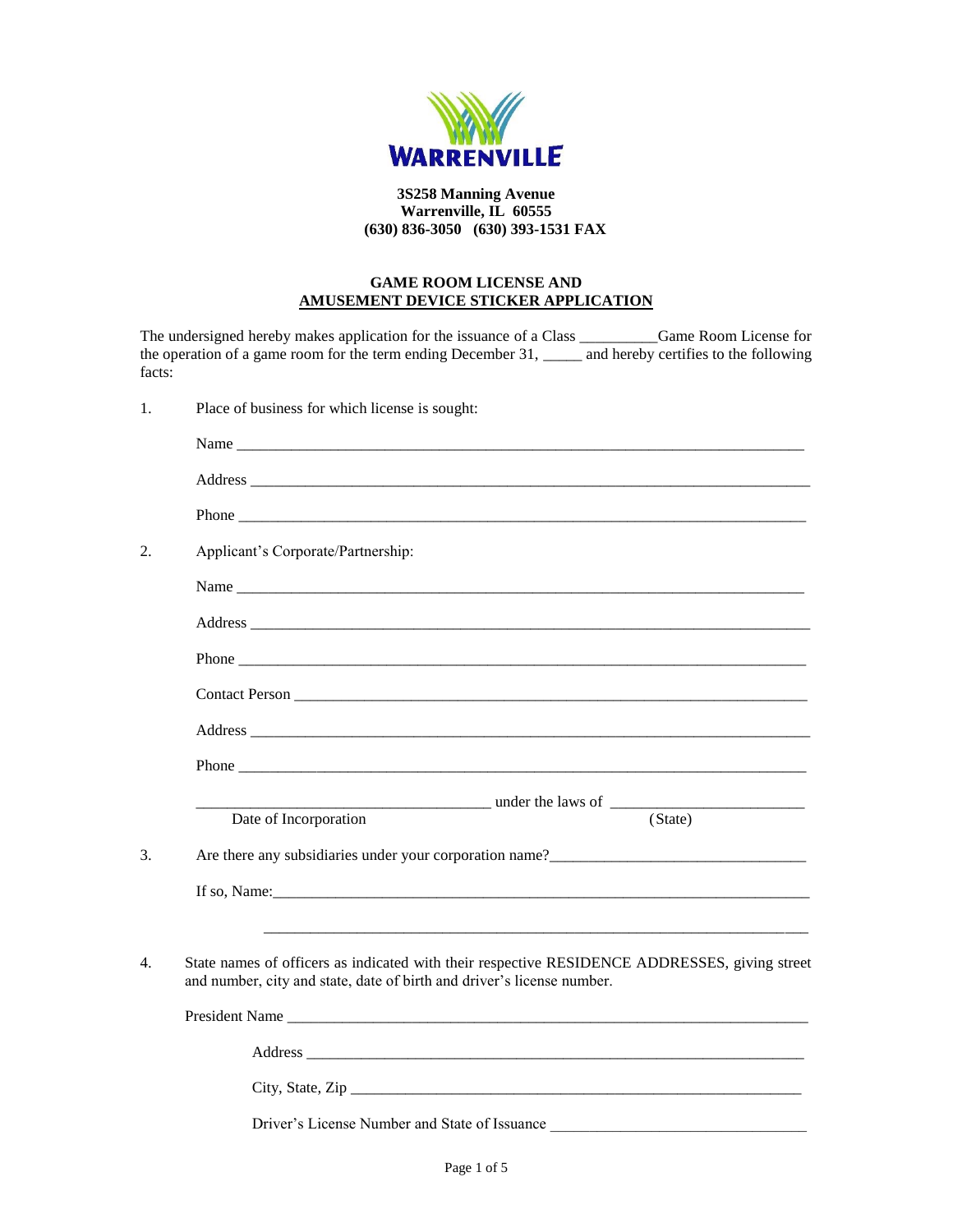|    | City, State, Zip                                                                                                                                                      |  |  |  |  |
|----|-----------------------------------------------------------------------------------------------------------------------------------------------------------------------|--|--|--|--|
|    | Driver's License Number and State of Issuance                                                                                                                         |  |  |  |  |
|    |                                                                                                                                                                       |  |  |  |  |
|    | Secretary Name                                                                                                                                                        |  |  |  |  |
|    |                                                                                                                                                                       |  |  |  |  |
|    | City, State, Zip                                                                                                                                                      |  |  |  |  |
|    | Driver's License Number and State of Issuance __________________________________                                                                                      |  |  |  |  |
|    |                                                                                                                                                                       |  |  |  |  |
|    |                                                                                                                                                                       |  |  |  |  |
|    |                                                                                                                                                                       |  |  |  |  |
|    |                                                                                                                                                                       |  |  |  |  |
|    | Driver's License Number and State of Issuance __________________________________                                                                                      |  |  |  |  |
|    |                                                                                                                                                                       |  |  |  |  |
|    |                                                                                                                                                                       |  |  |  |  |
|    |                                                                                                                                                                       |  |  |  |  |
|    |                                                                                                                                                                       |  |  |  |  |
|    | Driver's License Number and State of Issuance<br><u> 1989 - Johann John Stein, markin film yn y brenin y brenin y brenin y brenin y brenin y brenin y brenin y br</u> |  |  |  |  |
|    |                                                                                                                                                                       |  |  |  |  |
| 5. | Does applicant own premises for which this license is sought?                                                                                                         |  |  |  |  |
| 6. | Does the applicant have a lease on the premises for the full period for which the license is sought?                                                                  |  |  |  |  |
|    | If so, please provide the following:                                                                                                                                  |  |  |  |  |
|    |                                                                                                                                                                       |  |  |  |  |
|    |                                                                                                                                                                       |  |  |  |  |
|    |                                                                                                                                                                       |  |  |  |  |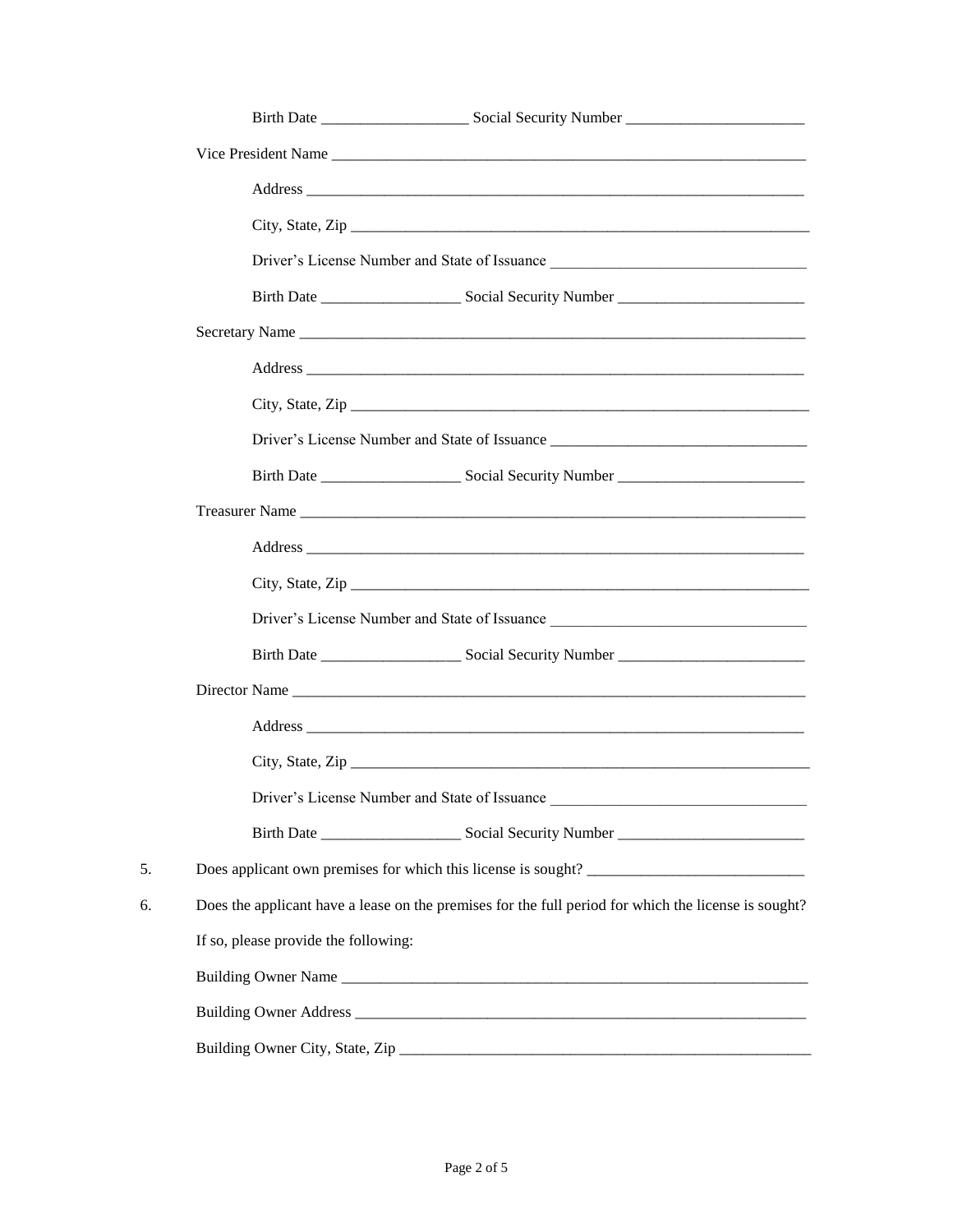| Is applicant delinquent in the payment of any retailer's occupation tax? __________________________                                                                                                                                                                              |  |  |
|----------------------------------------------------------------------------------------------------------------------------------------------------------------------------------------------------------------------------------------------------------------------------------|--|--|
| If so, give reasons therefore: $\frac{1}{2}$ [10] $\frac{1}{2}$ [10] $\frac{1}{2}$ [10] $\frac{1}{2}$ [10] $\frac{1}{2}$ [10] $\frac{1}{2}$ [10] $\frac{1}{2}$ [10] $\frac{1}{2}$ [10] $\frac{1}{2}$ [10] $\frac{1}{2}$ [10] $\frac{1}{2}$ [10] $\frac{1}{2}$ [10] $\frac{1}{2}$ |  |  |
| Has applicant applied for a game room license or a liquor license in another community?                                                                                                                                                                                          |  |  |
|                                                                                                                                                                                                                                                                                  |  |  |
| Has applicant ever been convicted of a gambling offense or felony?                                                                                                                                                                                                               |  |  |
|                                                                                                                                                                                                                                                                                  |  |  |
| List names and addresses of any owner, partner, corporate officer, director, manager or any other<br>person owning five percent (5%) or more of the shares of the applicant's business entity or parent<br>corporation:                                                          |  |  |
| How many electronic game machines will be operated on these premises?                                                                                                                                                                                                            |  |  |
|                                                                                                                                                                                                                                                                                  |  |  |
| If machines are leased:                                                                                                                                                                                                                                                          |  |  |
| Machine(s) Owner Name                                                                                                                                                                                                                                                            |  |  |
| Owner Address Communication of the Communication of the Communication of the Communication of the Communication of the Communication of the Communication of the Communication of the Communication of the Communication of th                                                   |  |  |
|                                                                                                                                                                                                                                                                                  |  |  |
| Will the game room be conducted by a manager or agent? __________________________                                                                                                                                                                                                |  |  |
| Does applicant have a valid liquor license in the City of Warrenville?                                                                                                                                                                                                           |  |  |
| Where would you like the amusement device stickers and/or Game Room License to be sent?                                                                                                                                                                                          |  |  |
|                                                                                                                                                                                                                                                                                  |  |  |
|                                                                                                                                                                                                                                                                                  |  |  |

The undersigned swears that the corporation in whose name this application is made will not violate any of the ordinances of the City of Warrenville or the laws of the State of Illinois or any of the United States of America in the conduct of the place of business described herein, and that the statements contained in this application are true and correct to the best of his knowledge and belief; further, he releases the Warrenville Police Department from any liability or damage of whatever nature in investigating the information herein contained.

Print Name

\_\_\_\_\_\_\_\_\_\_\_\_\_\_\_\_\_\_\_\_\_\_\_\_\_\_\_\_\_\_\_\_\_\_\_\_\_\_\_\_\_\_\_\_\_\_\_\_\_\_

\_\_\_\_\_\_\_\_\_\_\_\_\_\_\_\_\_\_\_\_\_\_\_\_\_\_\_\_\_\_\_\_\_\_\_\_\_\_\_\_\_\_\_\_\_\_\_\_\_\_ Signature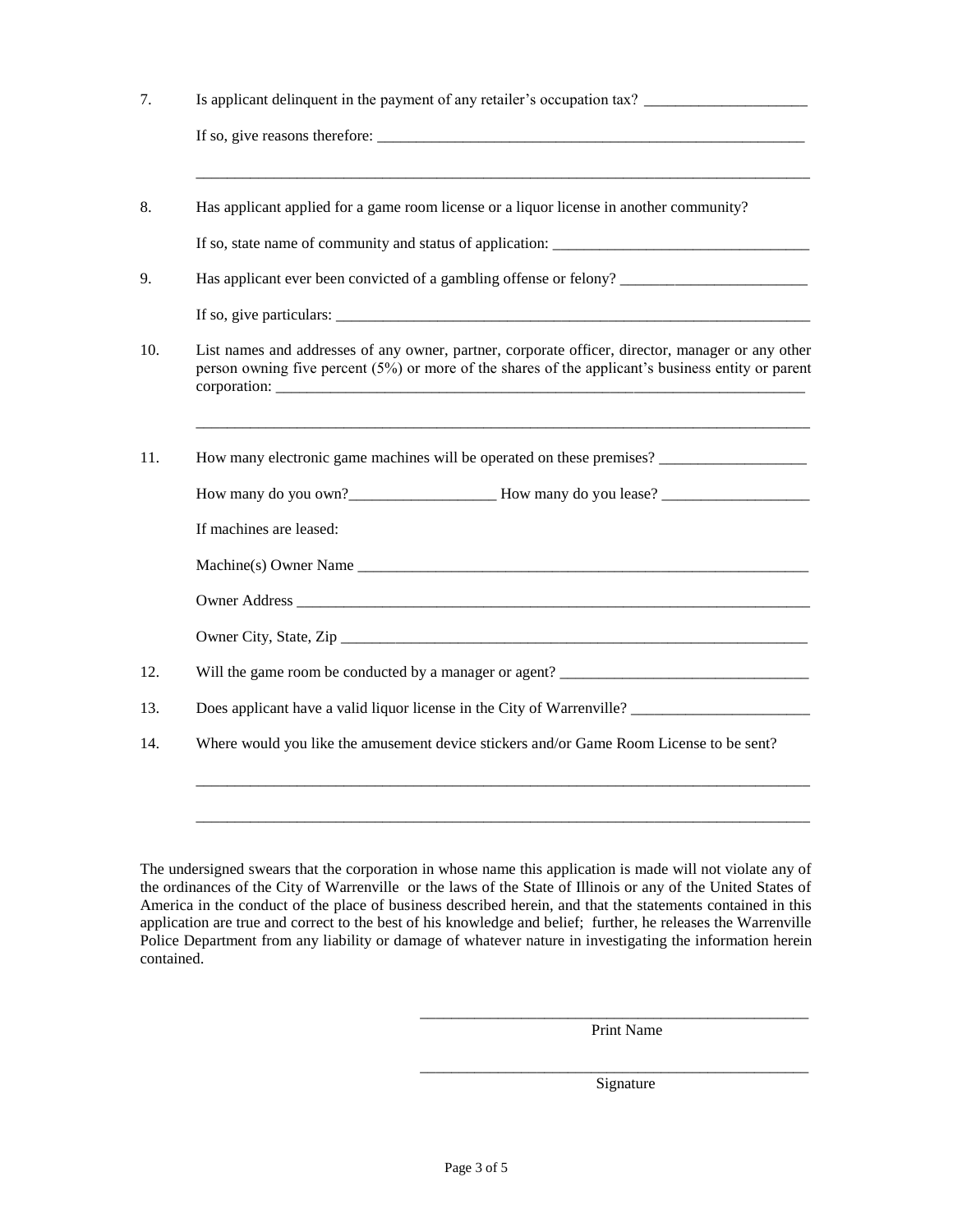## DESCRIPTION OF AMUSEMENT DEVICES

| 1.  |                                                                                                                                                  |
|-----|--------------------------------------------------------------------------------------------------------------------------------------------------|
|     |                                                                                                                                                  |
| 2.  |                                                                                                                                                  |
|     |                                                                                                                                                  |
| 3.  |                                                                                                                                                  |
|     |                                                                                                                                                  |
| 4.  |                                                                                                                                                  |
|     |                                                                                                                                                  |
| 5.  |                                                                                                                                                  |
|     |                                                                                                                                                  |
| 6.  |                                                                                                                                                  |
|     |                                                                                                                                                  |
| 7.  |                                                                                                                                                  |
|     |                                                                                                                                                  |
| 8.  |                                                                                                                                                  |
|     |                                                                                                                                                  |
| 9.  |                                                                                                                                                  |
|     |                                                                                                                                                  |
| 10. |                                                                                                                                                  |
|     |                                                                                                                                                  |
| 11. |                                                                                                                                                  |
|     | Manufacturer's Number:<br><u> 1989 - Johann Stoff, deutscher Stoffen und der Stoffen und der Stoffen und der Stoffen und der Stoffen und der</u> |